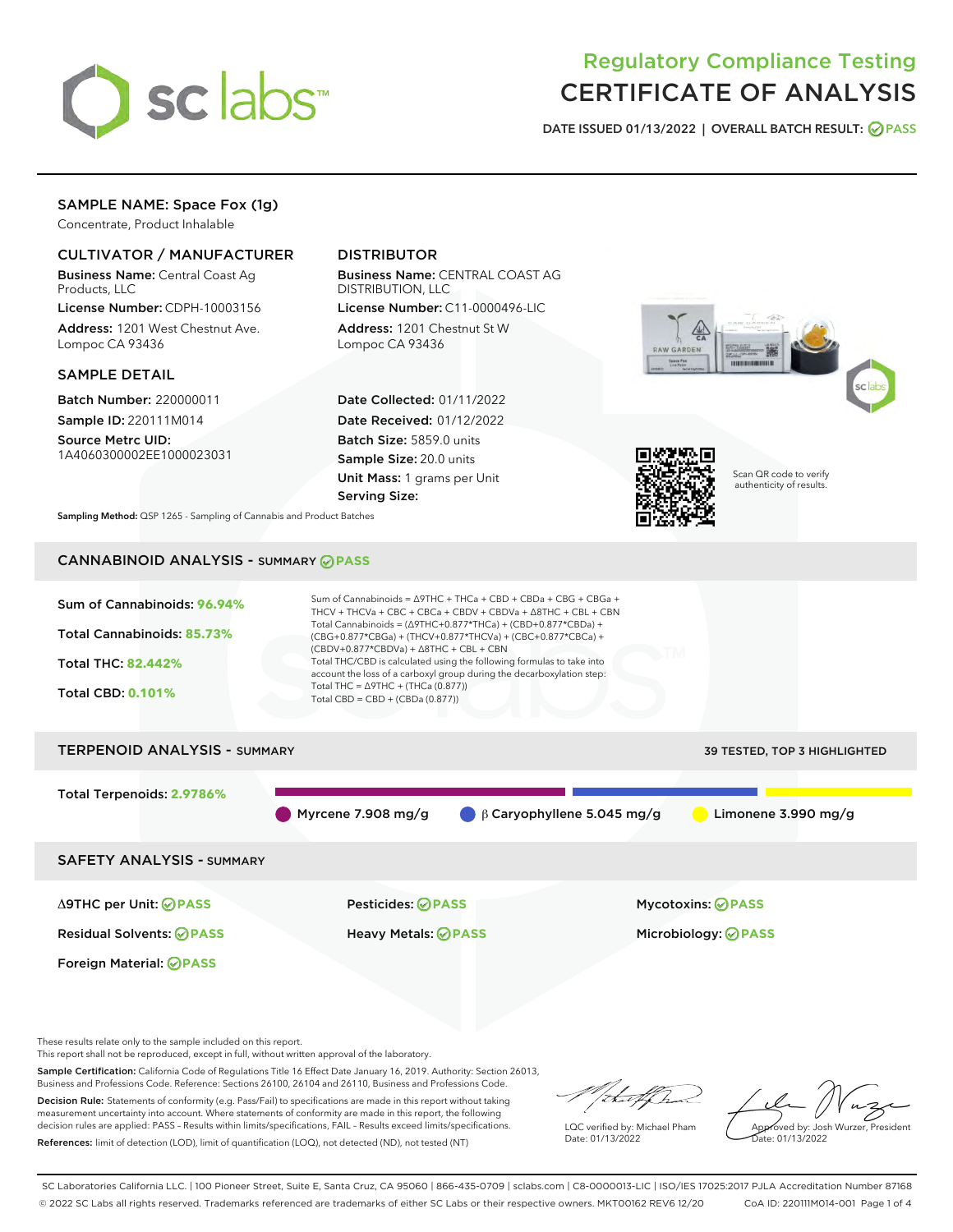



SPACE FOX (1G) | DATE ISSUED 01/13/2022 | OVERALL BATCH RESULT:  $\bigcirc$  PASS

#### CANNABINOID TEST RESULTS - 01/13/2022 2 PASS

Tested by high-performance liquid chromatography with diode-array detection (HPLC-DAD). **Method:** QSP 1157 - Analysis of Cannabinoids by HPLC-DAD

#### TOTAL CANNABINOIDS: **85.73%**

Total Cannabinoids (Total THC) + (Total CBD) + (Total CBG) + (Total THCV) + (Total CBC) + (Total CBDV) + ∆8THC + CBL + CBN

TOTAL THC: **82.442%** Total THC (∆9THC+0.877\*THCa)

TOTAL CBD: **0.101%**

Total CBD (CBD+0.877\*CBDa)

TOTAL CBG: 2.17% Total CBG (CBG+0.877\*CBGa)

TOTAL THCV: 0.391% Total THCV (THCV+0.877\*THCVa)

TOTAL CBC: 0.63% Total CBC (CBC+0.877\*CBCa)

TOTAL CBDV: ND Total CBDV (CBDV+0.877\*CBDVa)

| <b>COMPOUND</b>            | LOD/LOQ<br>(mg/g) | <b>MEASUREMENT</b><br><b>UNCERTAINTY</b><br>(mg/g) | <b>RESULT</b><br>(mg/g) | <b>RESULT</b><br>(%) |
|----------------------------|-------------------|----------------------------------------------------|-------------------------|----------------------|
| <b>THCa</b>                | 0.05/0.14         | ±22.590                                            | 878.98                  | 87.898               |
| <b>A9THC</b>               | 0.06 / 0.26       | ±1.842                                             | 53.55                   | 5.355                |
| <b>CBGa</b>                | 0.1 / 0.2         | ±1.06                                              | 20.4                    | 2.04                 |
| <b>CBCa</b>                | 0.07 / 0.28       | ±0.297                                             | 6.07                    | 0.607                |
| <b>THCVa</b>               | 0.07/0.20         | ±0.213                                             | 4.46                    | 0.446                |
| <b>CBG</b>                 | 0.06/0.19         | ±0.151                                             | 3.84                    | 0.384                |
| <b>CBDa</b>                | 0.02/0.19         | ±0.034                                             | 1.15                    | 0.115                |
| <b>CBC</b>                 | 0.2 / 0.5         | ±0.03                                              | 1.0                     | 0.10                 |
| $\triangle$ 8THC           | 0.1 / 0.4         | N/A                                                | <b>ND</b>               | <b>ND</b>            |
| <b>THCV</b>                | 0.1 / 0.2         | N/A                                                | <b>ND</b>               | <b>ND</b>            |
| <b>CBD</b>                 | 0.07/0.29         | N/A                                                | <b>ND</b>               | <b>ND</b>            |
| <b>CBDV</b>                | 0.04 / 0.15       | N/A                                                | <b>ND</b>               | <b>ND</b>            |
| <b>CBDVa</b>               | 0.03/0.53         | N/A                                                | <b>ND</b>               | <b>ND</b>            |
| <b>CBL</b>                 | 0.06 / 0.24       | N/A                                                | <b>ND</b>               | <b>ND</b>            |
| <b>CBN</b>                 | 0.1/0.3           | N/A                                                | <b>ND</b>               | <b>ND</b>            |
| <b>SUM OF CANNABINOIDS</b> |                   |                                                    | 969.4 mg/g              | 96.94%               |

#### **UNIT MASS: 1 grams per Unit**

| ∆9THC per Unit                        | 1100 per-package limit | 53.55 mg/unit   | <b>PASS</b> |
|---------------------------------------|------------------------|-----------------|-------------|
| <b>Total THC per Unit</b>             |                        | 824.42 mg/unit  |             |
| <b>CBD per Unit</b>                   |                        | <b>ND</b>       |             |
| <b>Total CBD per Unit</b>             |                        | $1.01$ mg/unit  |             |
| Sum of Cannabinoids<br>per Unit       |                        | 969.4 mg/unit   |             |
| <b>Total Cannabinoids</b><br>per Unit |                        | $857.3$ mg/unit |             |

| <b>COMPOUND</b>         | LOD/LOQ<br>(mg/g)    | <b>MEASUREMENT</b><br><b>UNCERTAINTY</b><br>(mg/g) | <b>RESULT</b><br>(mg/g)                         | <b>RESULT</b><br>$(\%)$ |
|-------------------------|----------------------|----------------------------------------------------|-------------------------------------------------|-------------------------|
| <b>Myrcene</b>          | 0.008 / 0.025        | ±0.1020                                            | 7.908                                           | 0.7908                  |
| $\beta$ Caryophyllene   | 0.004 / 0.012        | ±0.1796                                            | 5.045                                           | 0.5045                  |
| Limonene                | 0.005 / 0.016        | ±0.0571                                            | 3.990                                           | 0.3990                  |
| Linalool                | 0.009 / 0.032        | ±0.0607                                            | 1.598                                           | 0.1598                  |
| $\alpha$ Humulene       | 0.009 / 0.029        | ±0.0488                                            | 1.521                                           | 0.1521                  |
| Terpineol               | 0.016 / 0.055        | ±0.0909                                            | 1.481                                           | 0.1481                  |
| Guaiol                  | 0.009 / 0.030        | ±0.0694                                            | 1.471                                           | 0.1471                  |
| $\alpha$ Bisabolol      | 0.008 / 0.026        | ±0.0775                                            | 1.452                                           | 0.1452                  |
| Ocimene                 | 0.011 / 0.038        | ±0.0393                                            | 1.224                                           | 0.1224                  |
| <b>Terpinolene</b>      | 0.008 / 0.026        | ±0.0143                                            | 0.697                                           | 0.0697                  |
| $\beta$ Pinene          | 0.004 / 0.014        | ±0.0070                                            | 0.607                                           | 0.0607                  |
| $\alpha$ Pinene         | 0.005 / 0.017        | ±0.0051                                            | 0.598                                           | 0.0598                  |
| Fenchol                 | 0.010 / 0.034        | ±0.0201                                            | 0.520                                           | 0.0520                  |
| trans-β-Farnesene       | 0.008 / 0.025        | ±0.0176                                            | 0.497                                           | 0.0497                  |
| Nerolidol               | 0.009 / 0.028        | ±0.0209                                            | 0.333                                           | 0.0333                  |
| Caryophyllene<br>Oxide  | 0.010 / 0.033        | ±0.0143                                            | 0.310                                           | 0.0310                  |
| <b>Borneol</b>          | 0.005 / 0.016        | ±0.0068                                            | 0.161                                           | 0.0161                  |
| Valencene               | 0.009 / 0.030        | ±0.0056                                            | 0.081                                           | 0.0081                  |
| Camphene                | 0.005 / 0.015        | ±0.0007                                            | 0.060                                           | 0.0060                  |
| Geraniol                | 0.002 / 0.007        | ±0.0021                                            | 0.047                                           | 0.0047                  |
| Fenchone                | 0.009 / 0.028        | ±0.0013                                            | 0.045                                           | 0.0045                  |
| Citronellol             | 0.003 / 0.010        | ±0.0017                                            | 0.035                                           | 0.0035                  |
| Sabinene Hydrate        | 0.006 / 0.022        | ±0.0010                                            | 0.025                                           | 0.0025                  |
| Eucalyptol              | 0.006 / 0.018        | ±0.0006                                            | 0.024                                           | 0.0024                  |
| $\gamma$ Terpinene      | 0.006 / 0.018        | ±0.0004                                            | 0.023                                           | 0.0023                  |
| $\alpha$ Terpinene      | 0.005 / 0.017        | ±0.0003                                            | 0.019                                           | 0.0019                  |
| Nerol                   | 0.003 / 0.011        | ±0.0006                                            | 0.014                                           | 0.0014                  |
| Sabinene                | 0.004 / 0.014        | N/A                                                | <loq< th=""><th><loq< th=""></loq<></th></loq<> | <loq< th=""></loq<>     |
| $\alpha$ Phellandrene   | <i>0.006 / 0.020</i> | N/A                                                | <loq< th=""><th><loq< th=""></loq<></th></loq<> | <loq< th=""></loq<>     |
| 3 Carene                | 0.005 / 0.018        | N/A                                                | $\leq$ 00                                       | $\sim$ 0.0              |
| p-Cymene                | 0.005 / 0.016        | N/A                                                | ND                                              | ND                      |
| (-)-Isopulegol          | 0.005 / 0.016        | N/A                                                | ND                                              | ND                      |
| Camphor                 | 0.006 / 0.019        | N/A                                                | ND                                              | ND                      |
| Isoborneol              | 0.004 / 0.012        | N/A                                                | ND                                              | ND                      |
| Menthol                 | 0.008 / 0.025        | N/A                                                | ND                                              | <b>ND</b>               |
| R-(+)-Pulegone          | 0.003 / 0.011        | N/A                                                | ND                                              | ND                      |
| <b>Geranyl Acetate</b>  | 0.004 / 0.014        | N/A                                                | ND                                              | ND                      |
| $\alpha$ Cedrene        | 0.005 / 0.016        | N/A                                                | ND                                              | ND                      |
| Cedrol                  | 0.008 / 0.027        | N/A                                                | ND                                              | ND                      |
| <b>TOTAL TERPENOIDS</b> |                      |                                                    | 29.786 mg/g                                     | 2.9786%                 |

SC Laboratories California LLC. | 100 Pioneer Street, Suite E, Santa Cruz, CA 95060 | 866-435-0709 | sclabs.com | C8-0000013-LIC | ISO/IES 17025:2017 PJLA Accreditation Number 87168 © 2022 SC Labs all rights reserved. Trademarks referenced are trademarks of either SC Labs or their respective owners. MKT00162 REV6 12/20 CoA ID: 220111M014-001 Page 2 of 4

## TERPENOID TEST RESULTS - 01/13/2022

Terpene analysis utilizing gas chromatography-flame ionization detection (GC-FID). **Method:** QSP 1192 - Analysis of Terpenoids by GC-FID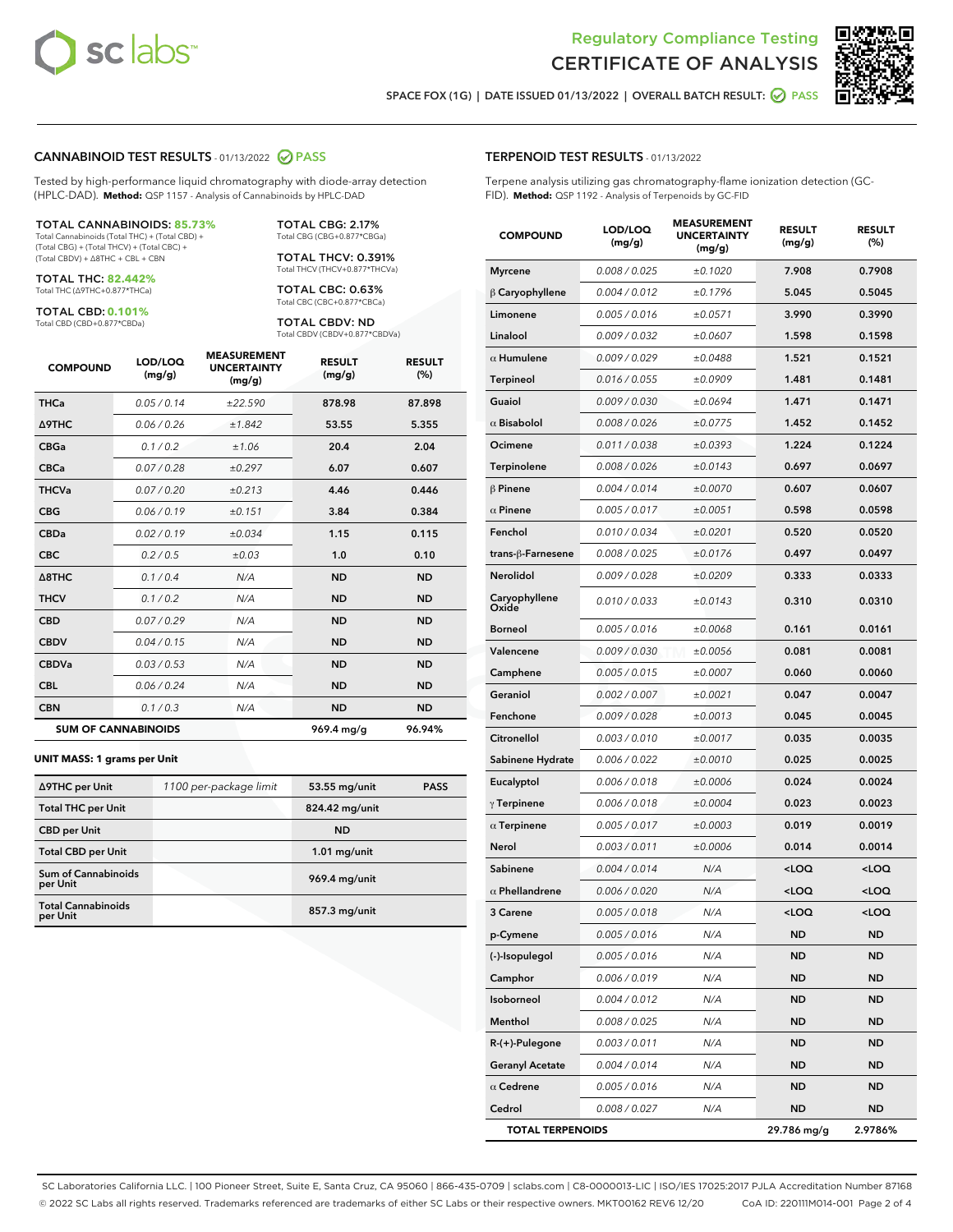



SPACE FOX (1G) | DATE ISSUED 01/13/2022 | OVERALL BATCH RESULT:  $\bigcirc$  PASS

## CATEGORY 1 PESTICIDE TEST RESULTS - 01/13/2022 2 PASS

Pesticide and plant growth regulator analysis utilizing high-performance liquid chromatography-mass spectrometry (HPLC-MS) or gas chromatography-mass spectrometry (GC-MS). \*GC-MS utilized where indicated. **Method:** QSP 1212 - Analysis of Pesticides and Mycotoxins by LC-MS or QSP 1213 - Analysis of Pesticides by GC-MS

| <b>COMPOUND</b>             | LOD/LOQ<br>$(\mu g/g)$ | <b>ACTION</b><br><b>LIMIT</b><br>$(\mu g/g)$ | <b>MEASUREMENT</b><br><b>UNCERTAINTY</b><br>$(\mu g/g)$ | <b>RESULT</b><br>$(\mu g/g)$ | <b>RESULT</b> |
|-----------------------------|------------------------|----------------------------------------------|---------------------------------------------------------|------------------------------|---------------|
| Aldicarb                    | 0.03 / 0.08            | $\ge$ LOD                                    | N/A                                                     | <b>ND</b>                    | <b>PASS</b>   |
| Carbofuran                  | 0.02 / 0.05            | $\ge$ LOD                                    | N/A                                                     | <b>ND</b>                    | <b>PASS</b>   |
| Chlordane*                  | 0.03 / 0.08            | $\ge$ LOD                                    | N/A                                                     | <b>ND</b>                    | <b>PASS</b>   |
| Chlorfenapyr*               | 0.03/0.10              | $\ge$ LOD                                    | N/A                                                     | <b>ND</b>                    | <b>PASS</b>   |
| Chlorpyrifos                | 0.02 / 0.06            | $\ge$ LOD                                    | N/A                                                     | <b>ND</b>                    | <b>PASS</b>   |
| Coumaphos                   | 0.02 / 0.07            | $\ge$ LOD                                    | N/A                                                     | <b>ND</b>                    | <b>PASS</b>   |
| Daminozide                  | 0.02 / 0.07            | $\ge$ LOD                                    | N/A                                                     | <b>ND</b>                    | <b>PASS</b>   |
| <b>DDVP</b><br>(Dichlorvos) | 0.03/0.09              | $\ge$ LOD                                    | N/A                                                     | <b>ND</b>                    | <b>PASS</b>   |
| Dimethoate                  | 0.03 / 0.08            | $\ge$ LOD                                    | N/A                                                     | <b>ND</b>                    | <b>PASS</b>   |
| Ethoprop(hos)               | 0.03/0.10              | $\ge$ LOD                                    | N/A                                                     | <b>ND</b>                    | <b>PASS</b>   |
| Etofenprox                  | 0.02/0.06              | $>$ LOD                                      | N/A                                                     | <b>ND</b>                    | <b>PASS</b>   |
| Fenoxycarb                  | 0.03 / 0.08            | $>$ LOD                                      | N/A                                                     | <b>ND</b>                    | <b>PASS</b>   |
| Fipronil                    | 0.03 / 0.08            | $>$ LOD                                      | N/A                                                     | <b>ND</b>                    | <b>PASS</b>   |
| Imazalil                    | 0.02 / 0.06            | $\ge$ LOD                                    | N/A                                                     | <b>ND</b>                    | <b>PASS</b>   |
| <b>Methiocarb</b>           | 0.02 / 0.07            | $\ge$ LOD                                    | N/A                                                     | <b>ND</b>                    | <b>PASS</b>   |
| Methyl<br>parathion         | 0.03/0.10              | $\ge$ LOD                                    | N/A                                                     | <b>ND</b>                    | <b>PASS</b>   |
| <b>Mevinphos</b>            | 0.03/0.09              | $\ge$ LOD                                    | N/A                                                     | <b>ND</b>                    | <b>PASS</b>   |
| Paclobutrazol               | 0.02 / 0.05            | $\ge$ LOD                                    | N/A                                                     | <b>ND</b>                    | <b>PASS</b>   |
| Propoxur                    | 0.03/0.09              | $\ge$ LOD                                    | N/A                                                     | <b>ND</b>                    | <b>PASS</b>   |
| Spiroxamine                 | 0.03 / 0.08            | $\ge$ LOD                                    | N/A                                                     | <b>ND</b>                    | <b>PASS</b>   |
| Thiacloprid                 | 0.03/0.10              | $\ge$ LOD                                    | N/A                                                     | <b>ND</b>                    | <b>PASS</b>   |

#### CATEGORY 2 PESTICIDE TEST RESULTS - 01/13/2022 2 PASS

| <b>COMPOUND</b>          | LOD/LOO<br>$(\mu g/g)$ | <b>ACTION</b><br>LIMIT<br>$(\mu g/g)$ | <b>MEASUREMENT</b><br><b>UNCERTAINTY</b><br>$(\mu g/g)$ | <b>RESULT</b><br>$(\mu g/g)$ | <b>RESULT</b> |  |
|--------------------------|------------------------|---------------------------------------|---------------------------------------------------------|------------------------------|---------------|--|
| Abamectin                | 0.03/0.10              | 0.1                                   | N/A                                                     | <b>ND</b>                    | <b>PASS</b>   |  |
| Acephate                 | 0.02/0.07              | 0.1                                   | N/A                                                     | <b>ND</b>                    | <b>PASS</b>   |  |
| Acequinocyl              | 0.02/0.07              | 0.1                                   | N/A                                                     | <b>ND</b>                    | <b>PASS</b>   |  |
| Acetamiprid              | 0.02 / 0.05            | 0.1                                   | N/A                                                     | <b>ND</b>                    | <b>PASS</b>   |  |
| Azoxystrobin             | 0.02/0.07              | 0.1                                   | N/A                                                     | <b>ND</b>                    | <b>PASS</b>   |  |
| <b>Bifenazate</b>        | 0.01 / 0.04            | 0.1                                   | N/A                                                     | <b>ND</b>                    | <b>PASS</b>   |  |
| <b>Bifenthrin</b>        | 0.02 / 0.05            | 3                                     | N/A                                                     | <b>ND</b>                    | <b>PASS</b>   |  |
| <b>Boscalid</b>          | 0.03/0.09              | 0.1                                   | N/A                                                     | <b>ND</b>                    | <b>PASS</b>   |  |
| Captan                   | 0.19/0.57              | 0.7                                   | N/A                                                     | <b>ND</b>                    | <b>PASS</b>   |  |
| Carbaryl                 | 0.02/0.06              | 0.5                                   | N/A                                                     | <b>ND</b>                    | <b>PASS</b>   |  |
| Chlorantranilip-<br>role | 0.04/0.12              | 10                                    | N/A                                                     | <b>ND</b>                    | <b>PASS</b>   |  |
| Clofentezine             | 0.03/0.09              | 0.1                                   | N/A                                                     | <b>ND</b>                    | <b>PASS</b>   |  |

| <b>CATEGORY 2 PESTICIDE TEST RESULTS</b> - 01/13/2022 continued |
|-----------------------------------------------------------------|
|-----------------------------------------------------------------|

| <b>COMPOUND</b>               | LOD/LOQ<br>(µg/g) | <b>ACTION</b><br>LIMIT<br>(µg/g) | <b>MEASUREMENT</b><br><b>UNCERTAINTY</b><br>(µg/g) | <b>RESULT</b><br>(µg/g) | <b>RESULT</b> |
|-------------------------------|-------------------|----------------------------------|----------------------------------------------------|-------------------------|---------------|
| Cyfluthrin                    | 0.12 / 0.38       | $\overline{c}$                   | N/A                                                | <b>ND</b>               | <b>PASS</b>   |
| Cypermethrin                  | 0.11/0.32         | 1                                | N/A                                                | <b>ND</b>               | <b>PASS</b>   |
| Diazinon                      | 0.02 / 0.05       | 0.1                              | N/A                                                | <b>ND</b>               | <b>PASS</b>   |
| Dimethomorph                  | 0.03 / 0.09       | 2                                | N/A                                                | <b>ND</b>               | <b>PASS</b>   |
| Etoxazole                     | 0.02 / 0.06       | 0.1                              | N/A                                                | <b>ND</b>               | <b>PASS</b>   |
| Fenhexamid                    | 0.03 / 0.09       | 0.1                              | N/A                                                | <b>ND</b>               | <b>PASS</b>   |
| Fenpyroximate                 | 0.02 / 0.06       | 0.1                              | N/A                                                | <b>ND</b>               | <b>PASS</b>   |
| Flonicamid                    | 0.03 / 0.10       | 0.1                              | N/A                                                | <b>ND</b>               | <b>PASS</b>   |
| Fludioxonil                   | 0.03 / 0.10       | 0.1                              | N/A                                                | <b>ND</b>               | <b>PASS</b>   |
| Hexythiazox                   | 0.02 / 0.07       | 0.1                              | N/A                                                | <b>ND</b>               | <b>PASS</b>   |
| Imidacloprid                  | 0.04 / 0.11       | 5                                | N/A                                                | <b>ND</b>               | <b>PASS</b>   |
| Kresoxim-methyl               | 0.02 / 0.07       | 0.1                              | N/A                                                | <b>ND</b>               | <b>PASS</b>   |
| Malathion                     | 0.03 / 0.09       | 0.5                              | N/A                                                | <b>ND</b>               | <b>PASS</b>   |
| Metalaxyl                     | 0.02 / 0.07       | 2                                | N/A                                                | <b>ND</b>               | <b>PASS</b>   |
| Methomyl                      | 0.03 / 0.10       | $\mathcal{I}$                    | N/A                                                | <b>ND</b>               | <b>PASS</b>   |
| Myclobutanil                  | 0.03 / 0.09       | 0.1                              | N/A                                                | <b>ND</b>               | <b>PASS</b>   |
| Naled                         | 0.02 / 0.07       | 0.1                              | N/A                                                | <b>ND</b>               | <b>PASS</b>   |
| Oxamyl                        | 0.04 / 0.11       | 0.5                              | N/A                                                | <b>ND</b>               | <b>PASS</b>   |
| Pentachloronitro-<br>benzene* | 0.03 / 0.09       | 0.1                              | N/A                                                | <b>ND</b>               | <b>PASS</b>   |
| Permethrin                    | 0.04 / 0.12       | 0.5                              | N/A                                                | <b>ND</b>               | <b>PASS</b>   |
| Phosmet                       | 0.03 / 0.10       | 0.1                              | N/A                                                | <b>ND</b>               | <b>PASS</b>   |
| Piperonylbu-<br>toxide        | 0.02 / 0.07       | 3                                | N/A                                                | <b>ND</b>               | <b>PASS</b>   |
| Prallethrin                   | 0.03 / 0.08       | 0.1                              | N/A                                                | <b>ND</b>               | <b>PASS</b>   |
| Propiconazole                 | 0.02 / 0.07       | 0.1                              | N/A                                                | <b>ND</b>               | <b>PASS</b>   |
| Pyrethrins                    | 0.04 / 0.12       | 0.5                              | N/A                                                | <b>ND</b>               | <b>PASS</b>   |
| Pyridaben                     | 0.02 / 0.07       | 0.1                              | N/A                                                | <b>ND</b>               | <b>PASS</b>   |
| Spinetoram                    | 0.02 / 0.07       | 0.1                              | N/A                                                | <b>ND</b>               | <b>PASS</b>   |
| Spinosad                      | 0.02 / 0.07       | 0.1                              | N/A                                                | <b>ND</b>               | <b>PASS</b>   |
| Spiromesifen                  | 0.02 / 0.05       | 0.1                              | N/A                                                | <b>ND</b>               | <b>PASS</b>   |
| Spirotetramat                 | 0.02 / 0.06       | 0.1                              | N/A                                                | ND                      | <b>PASS</b>   |
| Tebuconazole                  | 0.02 / 0.07       | 0.1                              | N/A                                                | <b>ND</b>               | <b>PASS</b>   |
| Thiamethoxam                  | 0.03 / 0.10       | 5                                | N/A                                                | <b>ND</b>               | <b>PASS</b>   |
| Trifloxystrobin               | 0.03 / 0.08       | 0.1                              | N/A                                                | <b>ND</b>               | <b>PASS</b>   |

SC Laboratories California LLC. | 100 Pioneer Street, Suite E, Santa Cruz, CA 95060 | 866-435-0709 | sclabs.com | C8-0000013-LIC | ISO/IES 17025:2017 PJLA Accreditation Number 87168 © 2022 SC Labs all rights reserved. Trademarks referenced are trademarks of either SC Labs or their respective owners. MKT00162 REV6 12/20 CoA ID: 220111M014-001 Page 3 of 4